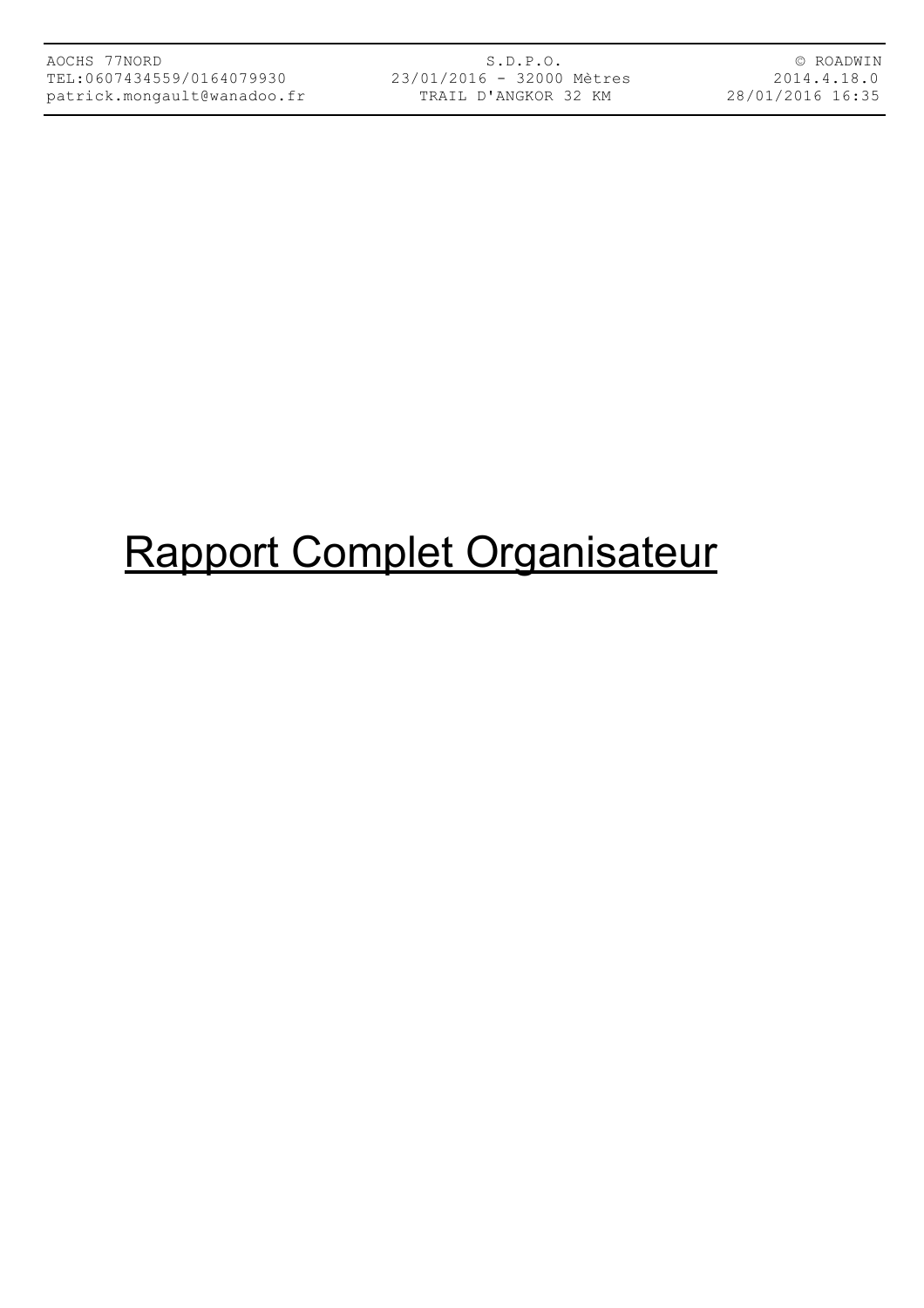S.D.P.O. 23/01/2016 - 32000 Mètres TRAIL D'ANGKOR 32 KM

© ROADWIN 2014.4.18.0 28/01/2016 16:35

### Liste des Inscrits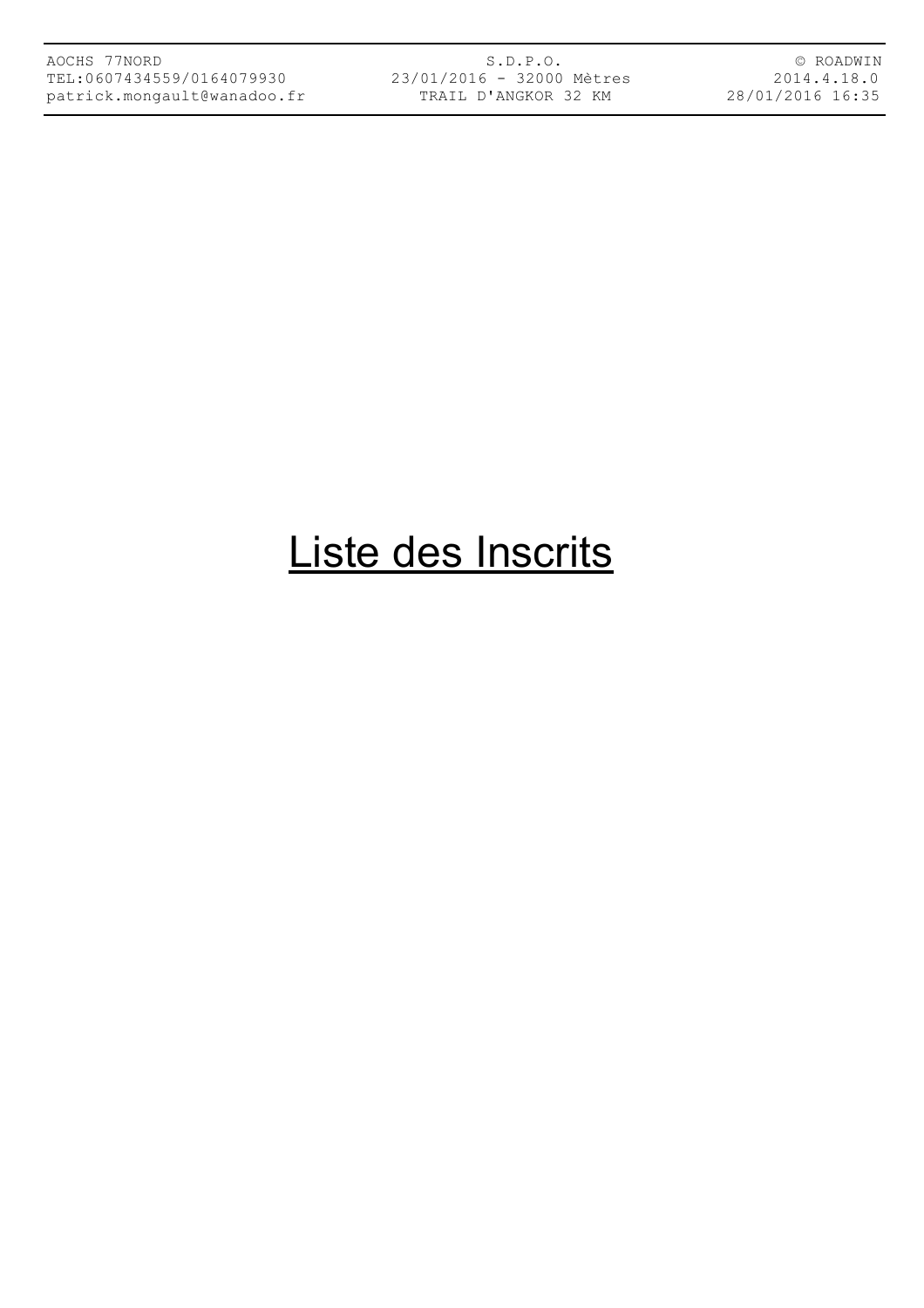|            |        |                                                                                                             |            | 8.D.P.O. 6.<br>TEL:0607434559/0164079930 23/01/2016 - 32000 Mètres 2014.4.18.0<br>patrick.mongault@wanadoo.fr TRAIL D'ANGKOR 32 KM 28/01/2016 16:35                                                                            |                |            |
|------------|--------|-------------------------------------------------------------------------------------------------------------|------------|--------------------------------------------------------------------------------------------------------------------------------------------------------------------------------------------------------------------------------|----------------|------------|
|            |        | Liste des 127 coureurs Inscrits -CAT=* -LIC=* -CLU=                                                         |            |                                                                                                                                                                                                                                |                | Page 1     |
|            |        | Dossard Cd Licence Nom Prénom                                                                               |            |                                                                                                                                                                                                                                | Lique          | Nat        |
| 150        |        | MILLER BENJAMIN                                                                                             |            | M97 JUM NL                                                                                                                                                                                                                     |                | USA        |
| 151        |        | ACKA PASCAL                                                                                                 |            | M74 V1M NL                                                                                                                                                                                                                     |                | FRA        |
| 152        |        | AGUINET ELISE                                                                                               |            | F82 SEF NL                                                                                                                                                                                                                     |                | FRA        |
| 153        |        | AI-DI YEN                                                                                                   |            | F75 V1F NL                                                                                                                                                                                                                     |                | MAS        |
| 154        |        | ALGANS-BUCHSBAUM ANNE MA F54 V3F NL                                                                         |            |                                                                                                                                                                                                                                |                | FRA        |
| 155<br>156 |        | AMELINE HUGUES<br>AMELINE HUGUES M86 SEM NL ANDREW-RUPERT HUGHES M74 V1M NL ANDREW-RUPERT HUGHES M74 V1M NL |            | M86 SEM NL                                                                                                                                                                                                                     |                | FRA<br>AUS |
| 157        |        | BACH MICHEL                                                                                                 |            | M46 V4M NL                                                                                                                                                                                                                     |                | FRA        |
| 158        |        | BALLESTEROS POCHOLO M77 SEM NL                                                                              |            |                                                                                                                                                                                                                                |                | PHI        |
| 159        |        |                                                                                                             |            |                                                                                                                                                                                                                                |                | FRA        |
| 160        |        | MOUGEY CHRISTIAN M62 V2M NL BARAT SIMON M87 SEM NL                                                          |            |                                                                                                                                                                                                                                |                | FRA        |
| 161        |        | BARETTE HERVE                                                                                               |            | M62 V2M NL                                                                                                                                                                                                                     |                | FRA        |
| 162        |        |                                                                                                             |            |                                                                                                                                                                                                                                |                | SIN        |
| 163        |        | BEE-MOHD-NOOR JULIHA F79 SEF NL<br>BEGAT CHRISTOPHE M63 V2M NL                                              |            |                                                                                                                                                                                                                                |                | FRA        |
| 164        |        | BEN FISHER                                                                                                  |            | M74 V1M NL                                                                                                                                                                                                                     |                | AUS        |
|            |        |                                                                                                             |            | 165 BESNARD SANDRA F69 V1F NL (FRA RAND SANDRA RESNARD SANDRA RESNARD AND RESNARD SANDRA RESNARD AND RESNARD SANDRA RESNARD SANDRA RESNARD SANDRA RESNARD SANDRA RESNARD SAND RESNARD SAND RESNARD SAND RESNARD SAND RESNARD S |                |            |
|            |        |                                                                                                             |            |                                                                                                                                                                                                                                |                |            |
|            |        |                                                                                                             |            |                                                                                                                                                                                                                                |                |            |
| 168        |        | BRANCHEREAU CHARLENE F79 SEF NL                                                                             |            |                                                                                                                                                                                                                                | $\sqrt{2}$     | FRA        |
| 169        |        | BROMFIELD RODNEY                                                                                            |            | M62   V2M  NL<br>M62    V2M  NL                                                                                                                                                                                                |                | AUS        |
| 170        |        | BUCHSBAUM PIERRE                                                                                            |            |                                                                                                                                                                                                                                |                | FRA        |
| 171        |        | CARTER ALISTAIR                                                                                             |            | M72 V1M NL                                                                                                                                                                                                                     |                | <b>GBR</b> |
| 172        |        | CASALTA ALBANE                                                                                              |            | F80 SEF NL<br>F83 SEF NL                                                                                                                                                                                                       |                | FRA        |
| 173        |        | CHEA ROSE                                                                                                   |            |                                                                                                                                                                                                                                |                | FRA        |
| 174        |        | CHON MICHAEL M80 SEM NL                                                                                     |            |                                                                                                                                                                                                                                |                | USA        |
| 175        |        |                                                                                                             |            |                                                                                                                                                                                                                                |                | FRA        |
| 176<br>177 |        |                                                                                                             |            |                                                                                                                                                                                                                                |                | FRA        |
| 178        |        |                                                                                                             |            |                                                                                                                                                                                                                                |                | SUI<br>FRA |
| 179        |        | DE GROOTE DOMINIQUE F59 V2F NL<br>DELPLANOUE ERIC M79 SEM NL                                                |            |                                                                                                                                                                                                                                |                | FRA        |
| 180        |        | DESLANDES LAURE F87 SEF NL                                                                                  |            |                                                                                                                                                                                                                                |                | FRA        |
|            |        |                                                                                                             |            |                                                                                                                                                                                                                                |                | FRA        |
|            |        |                                                                                                             |            | 181 DINARD ANNE-LISE F83 SEF NL<br>182 1476025 DOBUA ANNABELLE F67 V1F OUEST ESSONNE ATHLETISME<br>183 1650002 DUFRENE LAURENCE * F61 V2F SAINT DENIS EMOTION<br>F67 V1F OUEST ESSONNE ATHLETISME I-F/091062 FRA               |                |            |
|            |        |                                                                                                             |            |                                                                                                                                                                                                                                | I-F/093073 FRA |            |
| 184        |        | DUFRENE PHILIPPE M61 V2M NL                                                                                 |            |                                                                                                                                                                                                                                |                | FRA        |
| 185        |        | ARIEL-MULLER ELISABETH F67 V1F NL                                                                           |            |                                                                                                                                                                                                                                |                | USA        |
| 186        |        | FARHI ANNE-CLAIRE                                                                                           |            | F70 V1F NL                                                                                                                                                                                                                     |                | FRA        |
| 187        |        | FOUSSERET ALAIN                                                                                             | M57        | V2M NL                                                                                                                                                                                                                         |                | FRA        |
| 188        |        | FRECHE JOSIANE                                                                                              | F55        | V3F NL                                                                                                                                                                                                                         |                | FRA        |
| 189        |        | STODDART JAMES                                                                                              | M79        | SEM NL                                                                                                                                                                                                                         |                | <b>GBR</b> |
| 190        |        | GARETH WALTERS                                                                                              | M79        | SEM NL                                                                                                                                                                                                                         |                | GBR        |
| 191        |        | GEORGE BEN                                                                                                  | M71        | V1M NL                                                                                                                                                                                                                         |                | <b>GBR</b> |
| 192        | 613764 | GILLIER BERNARD                                                                                             | M47        | V3M COURIR A LA BAULE                                                                                                                                                                                                          | P-L/044054 FRA |            |
| 193        |        | HADDAD JULIEN                                                                                               | M82        | SEM NL                                                                                                                                                                                                                         | 7              | FRA        |
| 194<br>195 |        | HAIMAD ZAINA<br>HARDY MATTHEW                                                                               | F70        | V1F NL<br>SEM NL                                                                                                                                                                                                               |                | SUI<br>USA |
| 196        |        | HARRIS JEZ                                                                                                  | M81<br>M79 | SEM NL                                                                                                                                                                                                                         |                | GBR        |
| 197        |        | HEBETTE DOMINIQUE                                                                                           | F80        | SEF NL                                                                                                                                                                                                                         |                | <b>BEL</b> |
| 198        |        | HOBATHO JEAN-PIERRE                                                                                         | M59        | V2M NL                                                                                                                                                                                                                         |                | FRA        |
| 199        |        | JANVIER NUMA                                                                                                | F76        | V1F NL                                                                                                                                                                                                                         |                | FRA        |
| 201        |        | DE DECKER JETHRO                                                                                            | M82        | SEM NL                                                                                                                                                                                                                         |                | <b>RSA</b> |
| 202        |        | JI JIALI                                                                                                    | F81        | SEF NL                                                                                                                                                                                                                         |                | CHN        |
| 203        |        | JI LIN                                                                                                      | F93        | SEF NL                                                                                                                                                                                                                         |                | $\rm CHN$  |
| 204        |        | JIE GAO                                                                                                     | F74        | V1F NL                                                                                                                                                                                                                         |                | $\rm CHN$  |
| 205        |        | JIAYU ZHOU                                                                                                  | M91        | SEM NL                                                                                                                                                                                                                         |                | CHN        |
| 206        |        | JOANNES LUCILLE                                                                                             | F57        | V2F NL                                                                                                                                                                                                                         |                | <b>GBR</b> |
| 207        |        | KAPELJ KATANNYA                                                                                             | F82        | SEF NL                                                                                                                                                                                                                         |                | SIN        |
| 208        |        | KEI MORIYA                                                                                                  | M86        | SEM NL                                                                                                                                                                                                                         |                | JPN        |
| 209        |        | KWANG-AIK GOH                                                                                               | M78        | SEM NL                                                                                                                                                                                                                         |                | MAS        |
| 210        |        | LAAFAR REDOUANE                                                                                             | M81        | SEM NL                                                                                                                                                                                                                         |                | FRA        |
| 211        |        | LABOISNE CHLOE                                                                                              | F90        | SEF NL                                                                                                                                                                                                                         |                | <b>FRA</b> |
| 212        |        | LAFLEUR BRIAN                                                                                               | M82        | SEM NL                                                                                                                                                                                                                         |                | CAN        |
| 213        |        | LARRUE SEBASTIEN                                                                                            | M74        | V1M NL                                                                                                                                                                                                                         |                | FRA        |
| 214<br>215 |        | LE-CORRE HELENE                                                                                             | F89        | SEF NL                                                                                                                                                                                                                         |                | FRA        |
| 216        |        | LORD MARIO<br>LORIERS LAURA                                                                                 | M65<br>F86 | V2M NL<br>SEF NL                                                                                                                                                                                                               |                | CAN<br>FRA |
| 217        |        | MACKAY SCOBIE                                                                                               | F77        | SEF NL                                                                                                                                                                                                                         |                | SIN        |
|            |        |                                                                                                             |            |                                                                                                                                                                                                                                |                |            |

S.D.P.O.

AOCHS 77NORD

© ROADWIN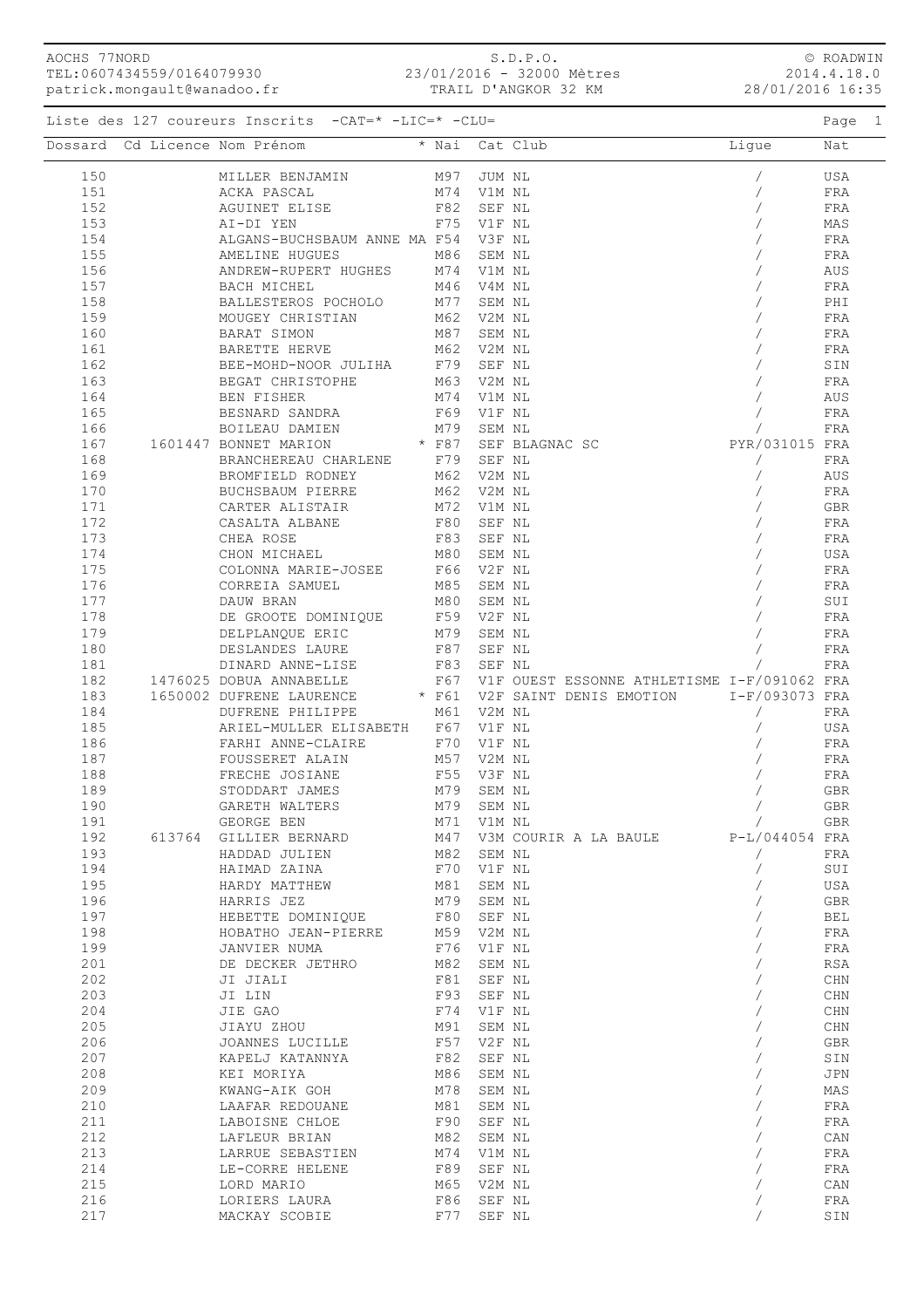| patrick.mongault@wanadoo.fr |  |                                                                                                     | TRAIL D'ANGKOR 32 KM     | 28/01/2016 16:35 |                |  |  |
|-----------------------------|--|-----------------------------------------------------------------------------------------------------|--------------------------|------------------|----------------|--|--|
|                             |  | Liste des 127 coureurs Inscrits -CAT=* -LIC=* -CLU=                                                 |                          |                  | Page 2         |  |  |
|                             |  | Dossard Cd Licence Nom Prénom                                                                       | * Nai Cat Club           | Ligue            | Nat            |  |  |
| 218                         |  | MARSHALL CHRISTINE F70 V1F NL                                                                       |                          |                  | FRA            |  |  |
| 219                         |  | MASAFUMI YAMAMOTO                                                                                   | M70 V1M NL               |                  | JPN            |  |  |
| 220                         |  | MASSION ERIK                                                                                        | M85 SEM NL               |                  | FRA            |  |  |
| 221                         |  | MASSION FRANCOIS                                                                                    | M55 V3M NL               |                  | FRA            |  |  |
| 222                         |  | MCGRADE TIM                                                                                         | M65 V2M NL               |                  | AUS            |  |  |
| 223                         |  | MCVICKER ROURKE                                                                                     | M90 SEM NL               |                  | USA            |  |  |
| 224                         |  | MERAH FATIMA                                                                                        | F71 V1F NL               |                  | FRA            |  |  |
| 225                         |  | MICHAEL LENTZ                                                                                       | M60 V2M NL               |                  | USA            |  |  |
| 226                         |  | MIEGE THIBAUT                                                                                       | M86 SEM NL               |                  | FRA            |  |  |
| 227                         |  | MIROSLAWA PRZYLUSKA-KARK F52 V3F NL                                                                 |                          |                  | POL            |  |  |
| 228                         |  | MOELLER STEPHANIE                                                                                   | F78 SEF NL               |                  | USA            |  |  |
| 229                         |  | LEATHERBARROW LOUISE F77 SEF NL                                                                     |                          |                  | GBR            |  |  |
| 230                         |  | BAI HAI TAO                                                                                         | F69 V1F NL               |                  | $\mathtt{CHN}$ |  |  |
| 231                         |  | NEPOMUCENO CECILIO M52 V3M NL                                                                       |                          |                  | PHI            |  |  |
| 232                         |  | NORAZ SERGE                                                                                         | M51 V3M NL               |                  | FRA            |  |  |
| 233                         |  | PALLUEL JACQUES                                                                                     | M83 SEM NL               |                  | FRA            |  |  |
| 234                         |  | PICHOT GREGORY                                                                                      | M76 V1M NL               |                  | FRA            |  |  |
| 236                         |  | PRINCESS QUE                                                                                        |                          |                  | PHI            |  |  |
| 237                         |  | RAVICHANDRAN RAVI                                                                                   | F87 SEF NL<br>M65 V2M NL |                  | SIN            |  |  |
| 238                         |  | REHAL NOUARA                                                                                        | F73 V1F NL               |                  | FRA            |  |  |
| 239                         |  |                                                                                                     |                          |                  | ${\rm FRA}$    |  |  |
| 240                         |  | RONDET BENJAMIN M67 V1M NL SANDREUTER OLIVER M97 JUM NL                                             |                          |                  | USA            |  |  |
| 241                         |  | SCHERTENLEIB JULIE F82 SEF NL                                                                       |                          |                  | SUI            |  |  |
| 242                         |  | SCHLUPKOTHEN ADELE                                                                                  | F47 V3F NL               |                  | FRA            |  |  |
| 243                         |  | SCHMID JOCHEN                                                                                       | M59 V2M NL               |                  | FRA            |  |  |
| 244                         |  | SCHMITT KLAUS                                                                                       | M57 V2M NL               |                  | ${\tt GER}$    |  |  |
| 245                         |  | SEN KING LIM                                                                                        | M77 SEM NL               |                  | AUS            |  |  |
| 246                         |  | SHILLOLO JULIA                                                                                      | F86 SEF NL               |                  | CAN            |  |  |
| 247                         |  | SHUNNEY MOLLY                                                                                       | F93 SEF NL               |                  | USA            |  |  |
| 248                         |  | SI-YUN TAN                                                                                          | F86 SEF NL               |                  | $\mathtt{CHN}$ |  |  |
| 249                         |  | SIMATUPANG CHRISTOVIK M83 SEM NL                                                                    |                          |                  | INA            |  |  |
| 250                         |  | SU-LI-ANG CORA                                                                                      | F82 SEF NL               |                  | SIN            |  |  |
| 251                         |  |                                                                                                     | F66 V2F NL               |                  | SIN            |  |  |
| 252                         |  | TEO-SOO ENG                                                                                         | F62 V2F NL               |                  |                |  |  |
| 253                         |  | TILLS SHELLEY                                                                                       | M78 SEM NL               |                  | FRA            |  |  |
| 254                         |  | TRICOU VIANNEY<br>VAILLANT STEPHANIE F73 V1F NL                                                     |                          |                  | FRA<br>FRA     |  |  |
| 255                         |  |                                                                                                     | M85 SEM NL               |                  | FRA            |  |  |
| 256                         |  | VELLARD THIBAULT<br>WITZER STANISLAS                                                                | M87 SEM NL               |                  | FRA            |  |  |
|                             |  |                                                                                                     |                          |                  |                |  |  |
| 257                         |  | XU ZHIMIN                                                                                           | M79 SEM NL               |                  | $\mathtt{CHN}$ |  |  |
| 258                         |  | ZEROUATI AMEL                                                                                       | F71 V1F NL               | $\sqrt{2}$       | FRA            |  |  |
| 259<br>260                  |  |                                                                                                     |                          | $\sqrt{2}$       | MAS            |  |  |
| 261                         |  |                                                                                                     |                          |                  |                |  |  |
|                             |  | BUNUAN CASPER                                                                                       | M73 V1M NL               |                  | PHI            |  |  |
| 262                         |  | COTTET FRANCOIS<br>PARKINSON BRIAN                                                                  | M79 SEM NL               |                  | FRA            |  |  |
| 263                         |  |                                                                                                     | M63 V2M NL               |                  | IRL            |  |  |
| 264                         |  | CHAPRON ANDRE                                                                                       | M63 V2M NL               |                  | FRA            |  |  |
| 265                         |  | TURNER ANDREW                                                                                       | M81 SEM NL<br>M71 V1M NL |                  | USA            |  |  |
| 266                         |  | SUTHERLAND ALEX                                                                                     |                          |                  | GBR            |  |  |
| 267                         |  | ASSWATHEPTHAWEE KEN M71 V1M NL                                                                      |                          | $\sqrt{2}$       | THA            |  |  |
| 268                         |  | HUY CHEAVLY                                                                                         | M82 SEM NL               |                  | CAM            |  |  |
| 269                         |  | KIM HEE                                                                                             | F98 JUF NL               |                  | CAM            |  |  |
| 274                         |  | MOSSOP ANDREW M79 SEM EQUIPE 2                                                                      |                          | $\sqrt{2}$       | POL            |  |  |
| 275                         |  | KRUPINSKA JOANNA 1979 SEF EQUIPE 2<br>TING-TING TAMMY 1980 SEF EQUIPE 2<br>CERMAN PELIN 1979 SEF NL |                          |                  | POL            |  |  |
| 276                         |  |                                                                                                     |                          |                  | MAS            |  |  |
| 277                         |  |                                                                                                     |                          | $\sqrt{2}$       | FRA            |  |  |
| 278                         |  | PAN WEILI                                                                                           | F81 SEF NL               |                  |                |  |  |
| 279                         |  | YANLIN YE<br>SUT-WAI LIM                                                                            | F78 SEF NL<br>F74 V1F NL |                  |                |  |  |
| 280                         |  |                                                                                                     |                          |                  | MAS            |  |  |
| 281                         |  | CALONSOD CATHERINE F78 SEF NL                                                                       |                          |                  | FRA            |  |  |
| 282                         |  | MC CANN JAMES                                                                                       | M77 SEM NL               |                  |                |  |  |

S.D.P.O. 23/01/2016 - 32000 Mètres

AOCHS 77NORD

TEL:0607434559/0164079930

© ROADWIN 2014.4.18.0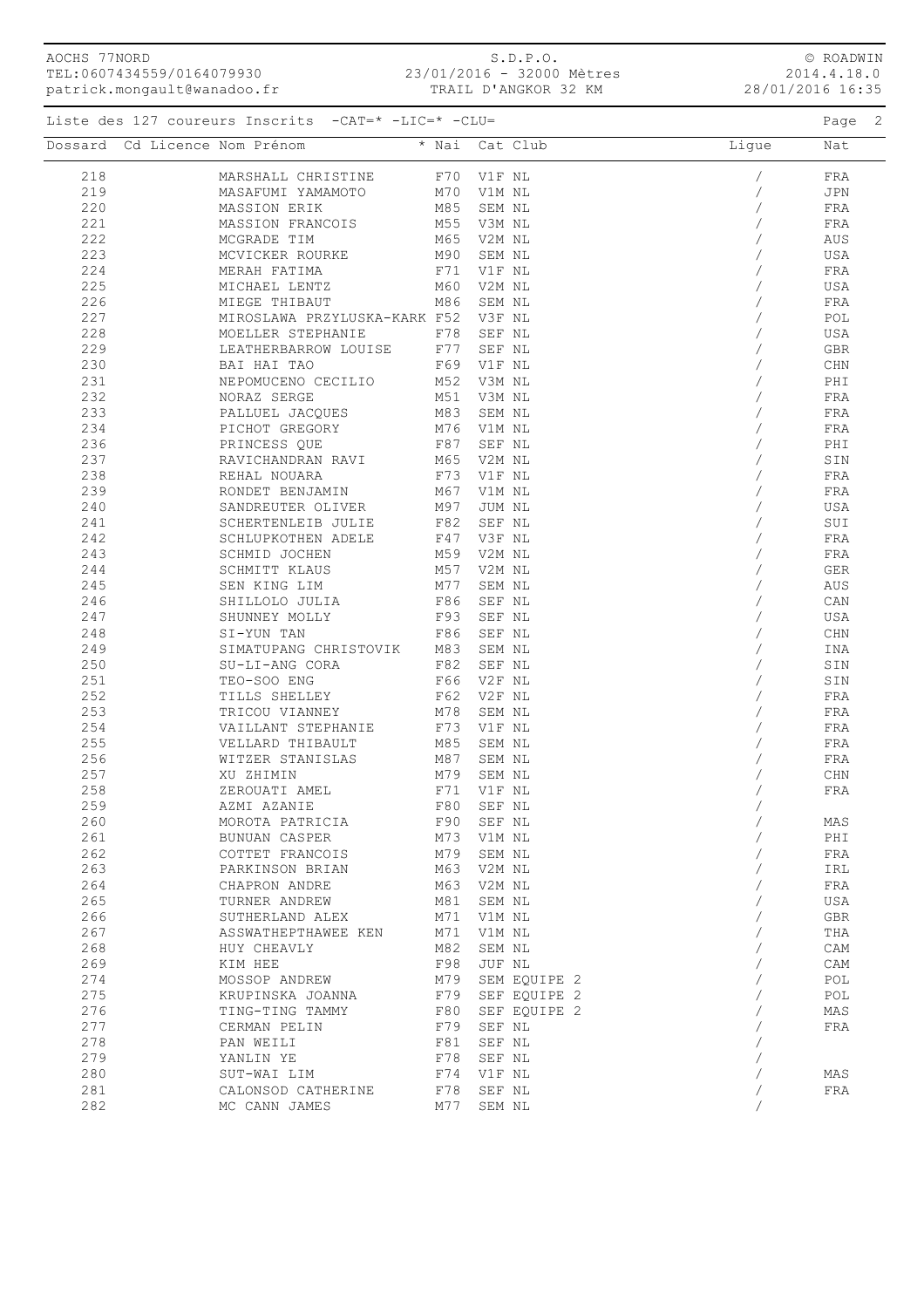S.D.P.O. 23/01/2016 - 32000 Mètres TRAIL D'ANGKOR 32 KM

© ROADWIN 2014.4.18.0 28/01/2016 16:35

# Classement Scratch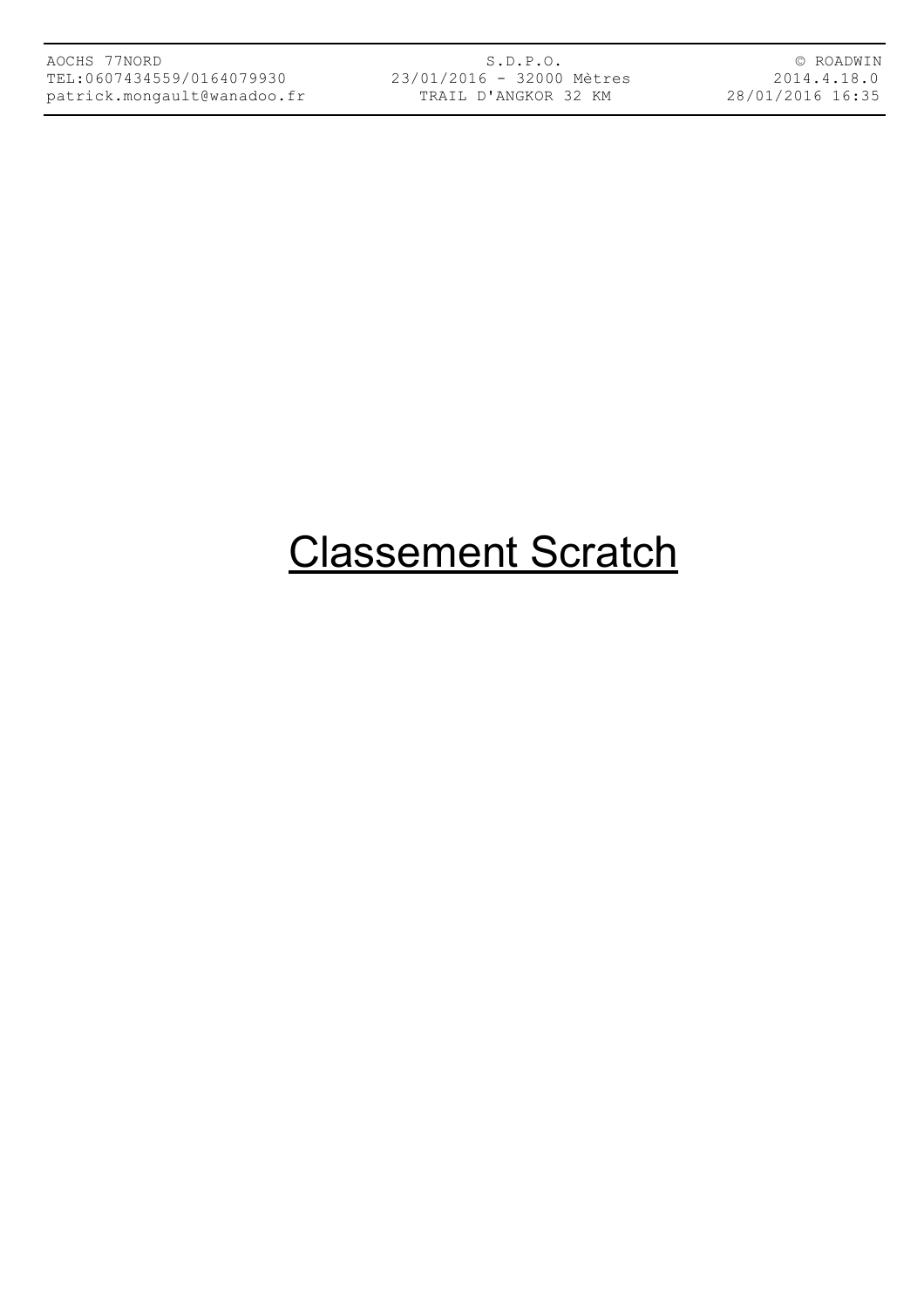S.D.P.O. 23/01/2016 - 32000 Mètres TRAIL D'ANGKOR 32 KM

© ROADWIN 2014.4.18.0 28/01/2016 16:35

CLST INDIVIDUEL -CAT=\* -LIC=\* -CLU= Page 1

|              | Plac Nom Prénom                         | * Club                            | Temps                | Km/h           | Licence        |     |                              |                 | Dos Nat Cat Pcat                |
|--------------|-----------------------------------------|-----------------------------------|----------------------|----------------|----------------|-----|------------------------------|-----------------|---------------------------------|
| $\mathbf{1}$ | MIEGE Thibaut                           | N <sub>L</sub>                    | 02:30:38             | 12,75          |                |     |                              |                 | $226$ FRA SEM $>>1$             |
|              | 2 DE DECKER Jethro                      | N <sub>L</sub>                    | 02:32:22             | 12,60          |                |     |                              | $201$ RSA SEM   | >> 2                            |
|              | 3 SIMATUPANG Christovik                 | NL                                | 02:50:55             | 11,23          |                |     |                              | $249$ INA SEM   | $\overline{\mathbf{3}}$<br>l>   |
| 4            | BEGAT Christophe                        | NL                                | 03:01:08             | 10,60          |                |     |                              | $163$ FRA V2M   | >>>1                            |
| 5            | HARRIS Jez                              | ΝL                                | 03:01:22             | 10,59          |                |     | $196$ GBR SEM                |                 | 4                               |
| 6            | MC CANN James                           | ΝL                                | 03:02:45             | 10,51          |                | 282 |                              | SEM             | 5                               |
| 7            | TRICOU Vianney                          | N <sub>L</sub>                    | 03:03:56             | 10,44          |                |     | $253$ FRA SEM                |                 | 6                               |
| 8            | STODDART James                          | ΝL                                | 03:10:40             | 10,07          |                |     | 189 GBR SEM                  |                 | 7                               |
| 9            | VELLARD Thibault                        | NL                                | 03:12:03             | 10,00          |                |     | 255 FRA SEM                  |                 | 8                               |
| 10           | HARDY Matthew                           | NL                                | 03:12:04             | 10,00          |                |     | 195 USA SEM                  |                 | 9                               |
|              | 11 KAPELJ Katannya                      | NL                                | 03:12:18             | 09,98          |                |     | $207$ SIN SEF                |                 | >>>1                            |
|              | 12 TURNER Andrew                        | NL                                | 03:13:19             | 09,93          |                |     | $265$ USA SEM                |                 | 10                              |
|              | 13 SUTHERLAND Alex                      | ΝL                                | 03:14:03             | 09,89          |                |     |                              |                 | 266 GBR V1M >>>1                |
|              | 14 NORAZ Serge                          | ΝL                                | 03:23:58             | 09,41          |                |     |                              |                 | 232 FRA V3M >>>1                |
|              | 15 KEI Moriya                           | ΝL                                | 03:27:05             | 09,27          |                |     | 208 JPN SEM                  |                 | 11                              |
| 16           | REHAL Nouara                            | ΝL                                | 03:27:09             | 09,27          |                |     |                              | $238$ FRA V1F   | >>>1                            |
|              | 17 PICHOT Gregory                       | NL                                | 03:28:32             | 09,21          |                |     | $234$ FRA V1M                |                 | >> 2                            |
| 18           | BROMFIELD Rodney                        | ΝL                                | 03:29:08             | 09,18          |                |     |                              | 169 AUS V2M     | >> 2                            |
| 19           | WITZER Stanislas                        | NL                                | 03:29:46             | 09, 15         |                |     | 256 FRA SEM                  |                 | 12                              |
| 20           | LEATHERBARROW Louise                    | ΝL                                | 03:32:44             | 09,03          |                |     | $229$ GBR SEF                |                 | >> 2                            |
| 21           | KRUPINSKA Joanna                        | EQUIPE 2                          | 03:39:28             | 08,75          |                |     | $275$ POL SEF                |                 | $\mathcal{E}$<br> >             |
|              | 22 HAIMAD Zaina                         | NL                                | 03:39:34             | 08,74          |                |     | $194$ SUI V1F                |                 | $\overline{2}$<br>$\Rightarrow$ |
|              | 23 BESNARD Sandra                       | ΝL                                | 03:39:36             | 08,74          |                |     | $165$ FRA V1F                |                 | 3                               |
|              | 24 LABOISNE Chloe                       | ΝL                                | 03:41:51             | 08,65          |                |     | $211$ FRA SEF                |                 | 4                               |
| 25           | LE-CORRE Helene                         | NL                                | 03:41:53             | 08,65          |                |     | $214$ FRA SEF                |                 | 5                               |
|              | 26 AMELINE Hugues                       | ΝL                                | 03:41:53             | 08,65          |                |     | $155$ FRA SEM                |                 | 13                              |
|              | 27 CHAPRON Andre                        | NL                                | 03:43:50             | 08,58          |                |     | $264$ FRA V2M                |                 | $\mathcal{E}$                   |
| 28           | DOBUA Annabelle                         | OUEST ESSONNE ATHLETISME 03:49:30 |                      |                | 08, 37 1476025 |     | $182$ FRA V1F                |                 | 4                               |
| 29           | MOUGEY Christian                        | ΝL                                | 03:49:30             | 08,37          |                |     | $159$ FRA V2M                |                 | 4                               |
| 30           | PALLUEL Jacques                         | ΝL                                | 03:51:36             | 08, 29         |                |     | $233$ FRA SEM                |                 | 14                              |
| 31           | MACKAY Scobie                           | ΝL                                | 03:52:01             | 08, 28         |                |     | $217$ SIN                    | SEF             | $\epsilon$                      |
|              | 32 MOELLER Stephanie                    | ΝL                                | 03:53:21             | 08,23          |                |     | 228 USA SEF                  |                 | 7                               |
|              | 33 ASSWATHEPTHAWEE Ken                  | N <sub>L</sub>                    | $03:53:59$ 08,21     |                |                |     |                              | $267$ THA V1M > | 3                               |
|              | 34 DUFRENE Philippe                     | ΝL                                | 03:58:12             | 08,06          |                |     | 184 FRA V2M                  |                 | 5                               |
|              | 35 GEORGE Ben                           | ΝL                                | 03:58:13             | 08,06          |                |     | $191$ GBR V1M                |                 | 4                               |
|              | 36 PARKINSON Brian                      | NL                                | 03:58:39             | 08,05          |                |     | 263 IRL V2M                  |                 | 6                               |
|              | 37 SHUNNEY Molly                        | ΝL                                | 04:00:33             | 07,98          |                |     | $247$ USA SEF                |                 | 8                               |
|              | 38 SANDREUTER Oliver                    | ΝL                                | 04:00:33             | 07,98          |                |     |                              | 240 USA JUM     | >>>1                            |
|              | 39 JIE Gao                              | ΝL                                | 04:02:05             | 07,93          |                |     | $204$ CHN V1F                |                 | 5                               |
|              | 40 LAFLEUR Brian                        | N <sub>L</sub>                    | 04:03:48             | 07,88          |                |     | $212$ CAN SEM                |                 | 15<br>5                         |
|              | 41   MASAFUMI Yamamoto<br>42 JIAYU Zhou | NL<br>ΝL                          | 04:04:59<br>04:05:27 | 07,84          |                |     | $219$ JPN V1M<br>205 CHN SEM |                 | 16                              |
|              | 43 BRANCHEREAU Charlene                 |                                   | 04:06:04             | 07,82          |                |     | $168$ FRA SEF                |                 | 9                               |
|              | 44 DELPLANQUE Eric                      | ΝL<br>ΝL                          | 04:06:04             | 07,80<br>07,80 |                |     | $179$ FRA SEM                |                 | 17                              |
| 45           | FRECHE Josiane                          | ΝL                                | 04:07:53             | 07,75          |                |     | 188 FRA V3F                  |                 | >>>1                            |
| 46           | BALLESTEROS Pocholo                     | NL                                | 04:08:03             | 07,74          |                |     | $158$ PHI                    | SEM             | 18                              |
|              | 47 SEN KING Lim                         | NL                                | 04:09:03             | 07,71          |                |     | $245$ AUS                    | SEM             | 19                              |
|              | 48 FOUSSERET Alain                      | ΝL                                | 04:09:08             | 07,71          |                |     | 187 FRA V2M                  |                 | 7                               |
| 49           | JI Jiali                                | ΝL                                | 04:09:15             | 07,70          |                |     | $202$ CHN SEF                |                 | 10                              |
|              | 50 SCHERTENLEIB Julie                   | NL                                | 04:13:57             | 07,56          |                |     | $241$ SUI SEF                |                 | 11                              |
|              |                                         |                                   |                      |                |                |     |                              |                 |                                 |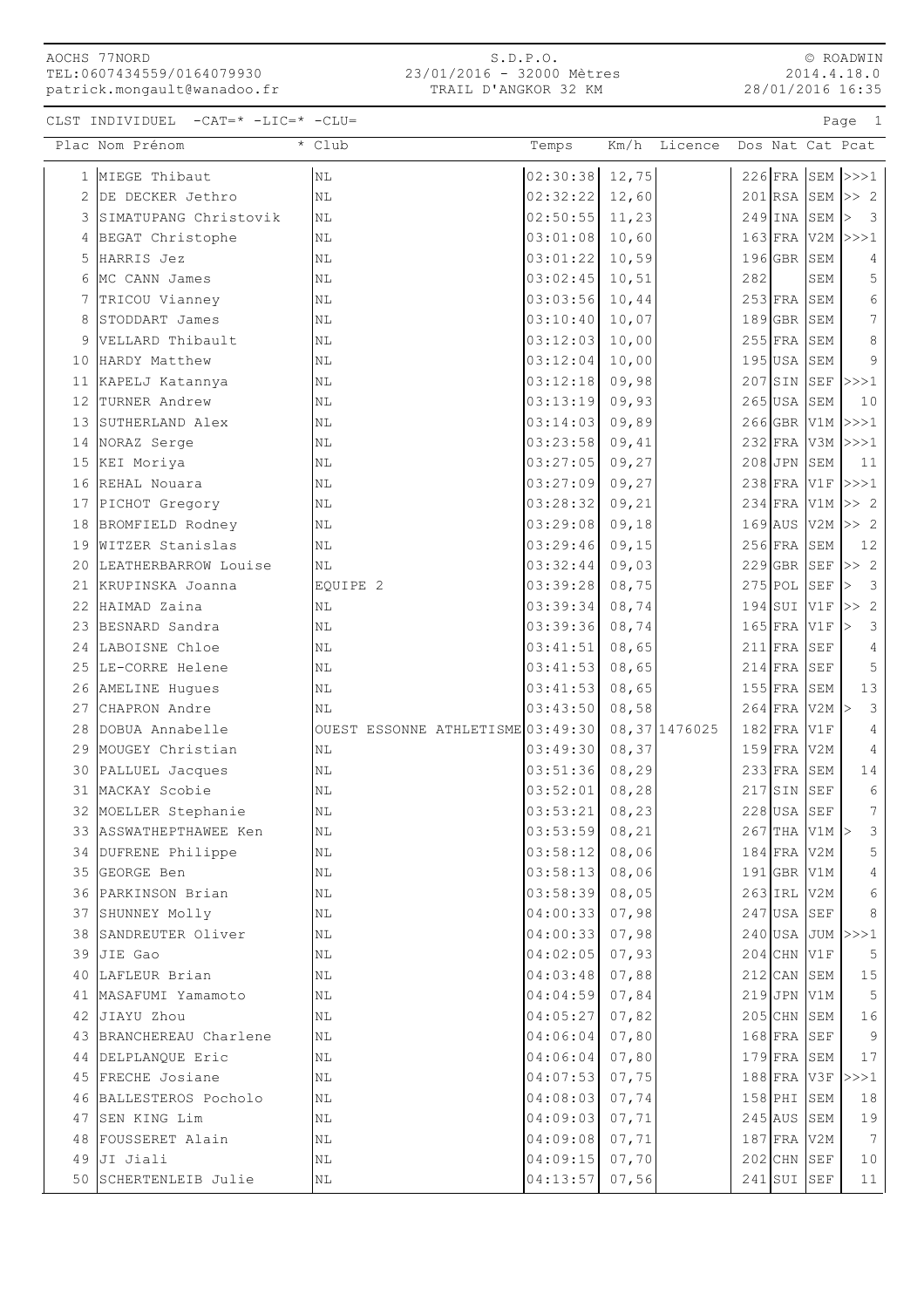S.D.P.O. 23/01/2016 - 32000 Mètres TRAIL D'ANGKOR 32 KM

© ROADWIN 2014.4.18.0 28/01/2016 16:35

CLST INDIVIDUEL -CAT=\* -LIC=\* -CLU= Page 2

|    | Plac Nom Prénom                | $\overline{\cdot}$ Club | Temps                    | Km/h   | Licence |     |               |                                | Dos Nat Cat Pcat        |
|----|--------------------------------|-------------------------|--------------------------|--------|---------|-----|---------------|--------------------------------|-------------------------|
|    | 51 DAUW Bran                   | N <sub>L</sub>          | 04:13:57                 | 07,56  |         |     | $177$ SUI SEM |                                | 20                      |
|    | 52 SHILLOLO Julia              | NL                      | 04:14:46                 | 07,54  |         |     | $246$ CAN SEF |                                | $12$                    |
|    | 53 DINARD Anne-lise            | NL                      | 04:16:02                 | 07,50  |         |     | $181$ FRA SEF |                                | 13                      |
|    | 54 MCGRADE Tim                 | ΝL                      | 04:17:32                 | 07,46  |         |     | 222 AUS V2M   |                                | 8                       |
|    | 55 AGUINET Elise               | ΝL                      | 04:18:13                 | 07,44  |         |     | 152 FRA SEF   |                                | $1\,4$                  |
|    | 56 RAVICHANDRAN Ravi           | ΝL                      | 04:22:01                 | 07,33  |         |     | 237 SIN V2M   |                                | $\mathcal{G}$           |
|    | 57 MOSSOP Andrew               | EQUIPE 2                | 04:22:10                 | 07, 32 |         |     | 274 POL SEM   |                                | 21                      |
|    | 58 ANDREW-RUPERT Hughes        | NL                      | 04:22:10                 | 07, 32 |         |     | 156 AUS V1M   |                                | 6                       |
|    | 59 DE GROOTE Dominique         | ΝL                      | 04:23:00                 | 07, 30 |         |     | $178$ FRA V2F |                                | >>>1                    |
| 60 | HOBATHO Jean-pierre            | ΝL                      | 04:23:00                 | 07, 30 |         |     | 198 FRA V2M   |                                | 10                      |
| 61 | COTTET Francois                | NL                      | 04:23:33                 | 07,29  |         |     | $262$ FRA SEM |                                | 22                      |
| 62 | FARHI Anne-claire              | ΝL                      | 04:23:53                 | 07,28  |         |     | $186$ FRA V1F |                                | 6                       |
|    | 63 JOANNES Lucille             | ΝL                      | 04:24:55                 | 07, 25 |         |     | $206$ GBR V2F |                                | >> 2                    |
|    | 64  ALGANS-BUCHSBAUM ANN Ma    | NL                      | 04:25:51                 | 07,22  |         |     | $154$ FRA V3F |                                | >> 2                    |
|    | 65 VAILLANT Stephanie          | NL                      | 04:27:13                 | 07, 19 |         |     | $254$ FRA V1F |                                | 7                       |
|    | 66 CARTER Alistair             | NL                      | 04:27:42                 | 07,17  |         |     | $171$ GBR V1M |                                | $7\phantom{.0}$         |
|    | 67 PRINCESS Que                | ΝL                      | 04:27:59                 | 07, 16 |         |     | $236$ PHI     | SEF                            | 15                      |
|    | 68 MOROTA Patricia             | ΝL                      | 04:27:59                 | 07, 16 |         |     | $260$ MAS     | SEF                            | 16                      |
|    | 69 BUNUAN Casper               | ΝL                      | 04:27:59                 | 07, 16 |         |     | 261 PHI V1M   |                                | 8                       |
| 70 | NEPOMUCENO Cecilio             | ΝL                      | 04:27:59                 | 07, 16 |         |     |               | 231 PHI V3M                    | >> 2                    |
| 71 | LORIERS Laura                  | ΝL                      | 04:29:40                 | 07,12  |         |     | 216 FRA SEF   |                                | 17                      |
|    | 72 HUY Cheavly                 | ΝL                      | 04:29:51                 | 07, 12 |         |     | 268 CAM SEM   |                                | 23                      |
|    | 73 RONDET Benjamin             | ΝL                      | 04:30:03                 | 07, 11 |         |     | 239 FRA V1M   |                                | $\overline{9}$          |
|    | 74 CHON Michael                | ΝL                      | 04:31:06                 | 07,08  |         |     | 174 USA SEM   |                                | 24                      |
|    | 75 MASSION Erik                | ΝL                      | 04:33:02                 | 07,03  |         |     | $220$ FRA SEM |                                | 25                      |
|    | 76 MASSION Francois            | ΝL                      | 04:33:02                 | 07,03  |         |     |               | $221$ FRA V3M $>$              | $\overline{\mathbf{3}}$ |
|    | 77 BEN Fisher                  | ΝL                      | 04:33:06                 | 07,03  |         |     | $164$ AUS V1M |                                | 10                      |
|    | 78 GARETH Walters              | ΝL                      | 04:33:06                 | 07,03  |         |     | 190 GBR SEM   |                                | 26                      |
|    | 79 BOILEAU Damien              | ΝL                      | 04:33:14                 | 07,03  |         |     | $166$ FRA SEM |                                | 27                      |
| 80 | CHEA Rose                      | ΝL                      | 04:33:23                 | 07,02  |         |     | $173$ FRA SEF |                                | 18                      |
| 81 | BONNET Marion                  | <b>BLAGNAC SC</b>       | 04:42:53 06,79 1601447   |        |         |     | $167$ FRA SEF |                                | 19                      |
|    | 82 BUCHSBAUM Pierre            | ΝL                      | 04:45:11                 | 06,73  |         |     | $170$ FRA V2M |                                | 11                      |
|    | 83 BAI HAI Tao                 | $\rm NL$                | $04:46:52$ 06,69         |        |         |     |               | $230$ CHN V1F                  | 8                       |
|    | 84 ZEROUATI Amel               | ΝL                      | $04:49:22$ 06,64         |        |         |     | $258$ FRA V1F |                                | 9                       |
|    | 85 YANLIN Ye                   | ΝL                      | $04:58:43$ 06,43         |        |         | 279 |               | SEF                            | 20                      |
|    | 86 MIROSLAWA Przyluska-kark NL |                         | $04:58:43$ 06,43         |        |         |     |               | $227$ POL V3F $\triangleright$ | $\overline{\mathbf{3}}$ |
|    | 87 CERMAN Pelin                | ΝL                      | $05:03:23$ 06,33         |        |         |     | $277$ FRA SEF |                                | 21                      |
|    | 88 KWANG-AIK Goh               | ΝL                      | 05:04:20                 | 06, 31 |         |     | $209$ MAS     | SEM                            | 28                      |
|    | 89 AZMI Azanie                 | NL                      | 05:04:53                 | 06, 30 |         | 259 |               | SEF                            | 22                      |
|    | 90 PAN Weili                   | ΝL                      | $05:04:57$ 06,30         |        |         | 278 |               | $\operatorname{SEF}$           | 23                      |
|    | 91 XU Zhimin                   | NL                      | $05:05:05$ 06,29         |        |         |     | 257 CHN SEM   |                                | 29                      |
|    | 92 BACH Michel                 | ΝL                      | $05:12:43$ 06, 14        |        |         |     |               |                                | 157 FRA V4M >>>1        |
|    | 93 SCHMID Jochen               | ΝL                      | $05:12:43$ 06,14         |        |         |     | 243 FRA V2M   |                                | 12                      |
|    | 94 SCHLUPKOTHEN Adele          | $\rm NL$                | $05:17:06$ 06,05         |        |         |     | $242$ FRA V3F |                                | $\overline{4}$          |
|    | 95 GILLIER Bernard             | COURIR A LA BAULE       | $05:17:07$ 06, 05 613764 |        |         |     |               | 192 FRA V3M                    | $\overline{4}$          |
|    | 96 MERAH Fatima                | ΝL                      | $05:17:49$ 06,04         |        |         |     | $224$ FRA V1F |                                | 10                      |
|    | 97 COLONNA Marie-josee         | ΝL                      | 05:17:50                 | 06,04  |         |     |               | $175$ FRA V2F $>$              | $\overline{\mathbf{3}}$ |
|    | 98 CALONSOD Catherine          | ΝL                      | 05:20:09                 | 06,00  |         |     | $281$ FRA SEF |                                | 24                      |
|    | 99 LORD Mario                  | $\rm NL$                | $05:30:36$ 05,81         |        |         |     | $215$ CAN V2M |                                | $13$                    |
|    | 100 MCVICKER Rourke            | ΝL                      | $05:30:36$ 05,81         |        |         |     |               | 223 USA SEM                    | 30                      |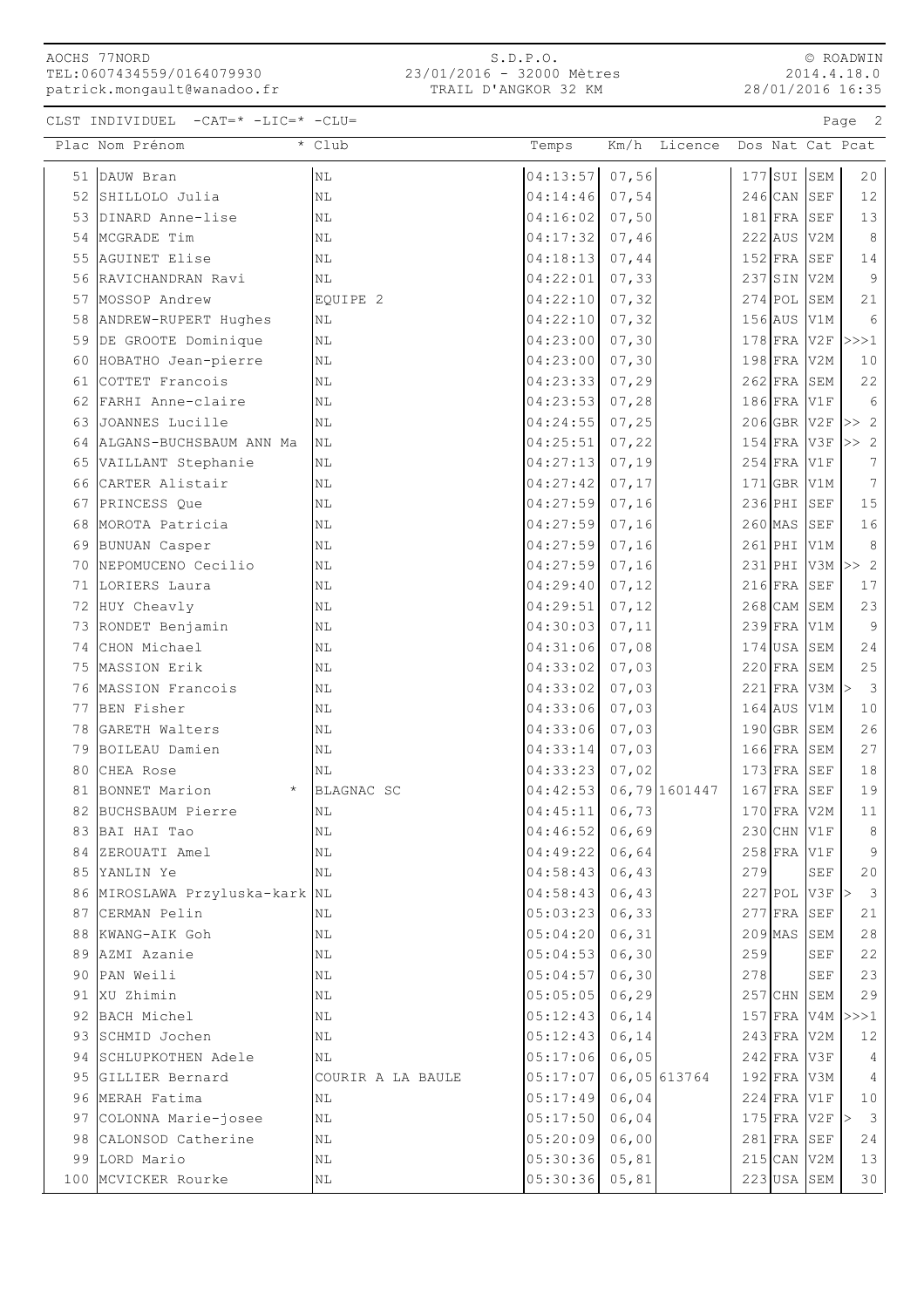| AOCHS 77NORD                |
|-----------------------------|
| TEL:0607434559/0164079930   |
| patrick.mongault@wanadoo.fr |

#### S.D.P.O. 23/01/2016 - 32000 Mètres TRAIL D'ANGKOR 32 KM

© ROADWIN 2014.4.18.0 28/01/2016 16:35

| CLST INDIVIDUEL<br>$-CAT = * -LIC = * -CLU =$ |        |                  |       |                               |         |              |     | Page 3          |
|-----------------------------------------------|--------|------------------|-------|-------------------------------|---------|--------------|-----|-----------------|
| Plac Nom Prénom                               | * Club | Temps            |       | Km/h Licence Dos Nat Cat Pcat |         |              |     |                 |
| $101$ TEO-SOO Eng                             | NL     | 05:44:28 05,57   |       |                               |         | 251 SIN V2F  |     | 4 <sup>1</sup>  |
| 102 SUT-WAI Lim                               | NL     | 05:49:24 05,50   |       |                               |         | 280 MAS V1F  |     | 11              |
| 103 MICHAEL Lentz                             | NL     | 05:49:24 05.50   |       |                               | 225 USA |              | V2M | 14              |
| 104 MILLER Benjamin                           | NL     | $06:06:56$ 05,23 |       |                               |         | 150 JUSA JUM |     | $>>$ 2          |
| 105 AI-DI Yen                                 | NL     | 06:23:27         | 05,01 |                               |         | 153 MAS      | V1F | 12 <sup>7</sup> |

Total liste = 105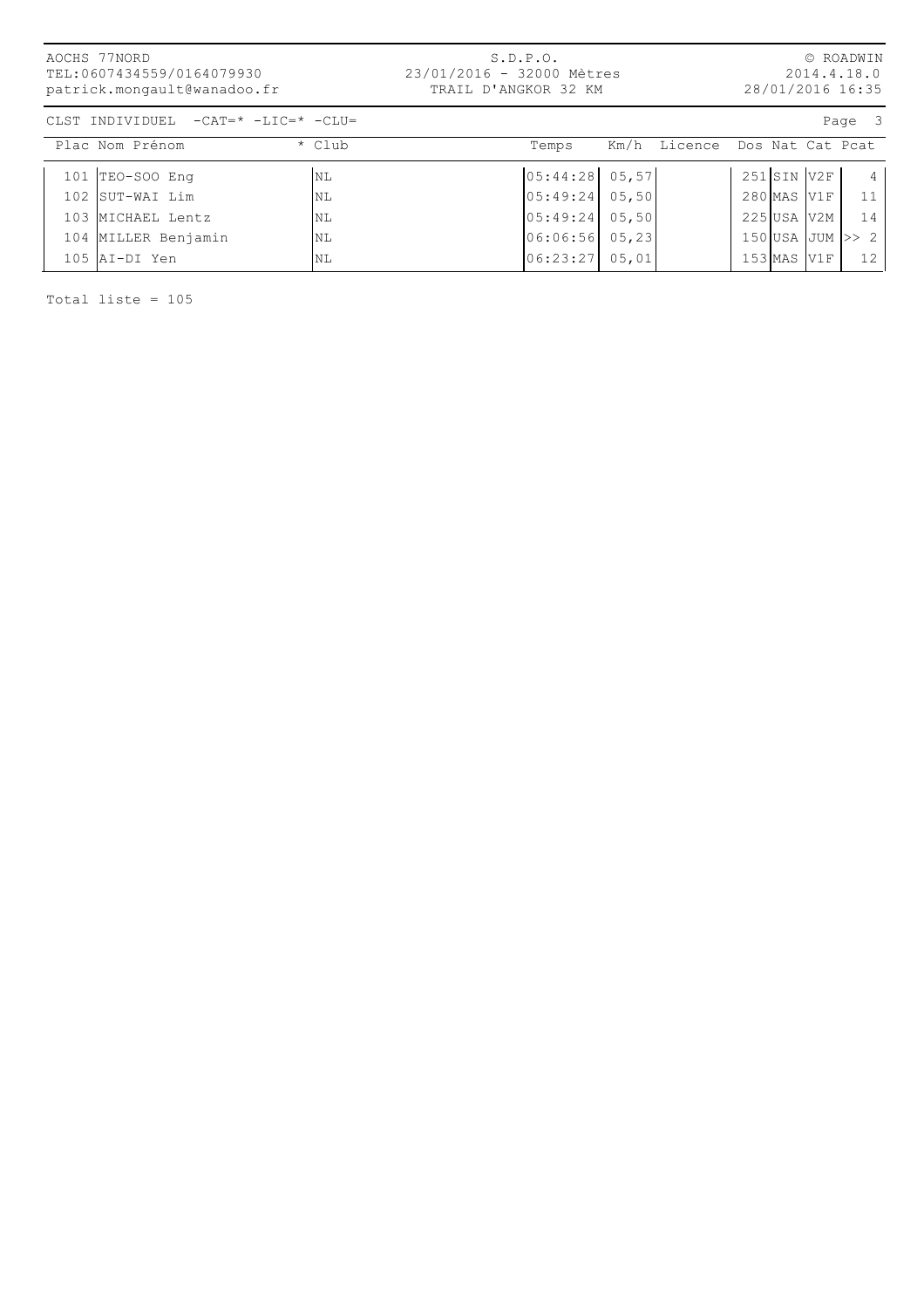S.D.P.O. 23/01/2016 - 32000 Mètres TRAIL D'ANGKOR 32 KM

© ROADWIN 2014.4.18.0 28/01/2016 16:35

## Top Podium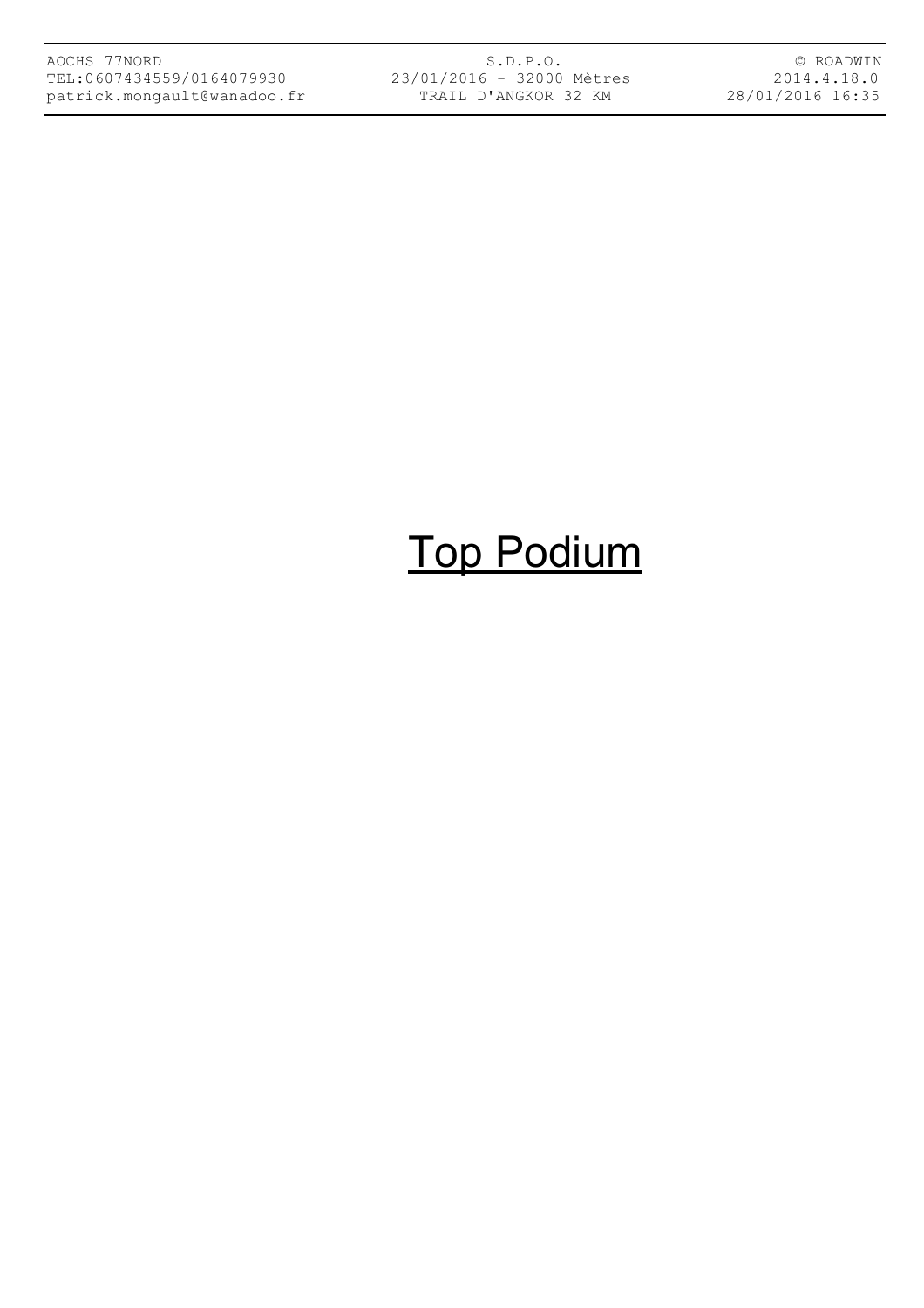| AOCHS 77NORD<br>TEL:0607434559/0164079930<br>patrick.mongault@wanadoo.fr |                | 23/01/2016 - 32000 Mètres<br>TRAIL D'ANGKOR 32 KM | S.D.P.O.          |                               | 28/01/2016 16:35 | © ROADWIN<br>2014.4.18.0 |        |  |
|--------------------------------------------------------------------------|----------------|---------------------------------------------------|-------------------|-------------------------------|------------------|--------------------------|--------|--|
| TOP PODIUM $-CAT = * -LIC = * -CLU =$                                    |                |                                                   |                   |                               |                  |                          | Page 1 |  |
| Plac Nom Prénom                                                          | * Club         |                                                   | Temps             | Km/h Licence Dos Nat Cat Pcat |                  |                          |        |  |
| <b>JUNIORS (MASCULIN)</b>                                                |                |                                                   |                   |                               |                  |                          |        |  |
| 38 SANDREUTER Oliver                                                     | NL             |                                                   | $04:00:33$ 07,98  |                               |                  | 240 USA JUM >>>1         |        |  |
| 104 MILLER Benjamin                                                      | NL             |                                                   | $06:06:56$ 05,23  |                               |                  | 150 USA JUM >> 2         |        |  |
| <b>JUNIORS (FEMININ)</b>                                                 |                |                                                   |                   |                               |                  |                          |        |  |
| Aucun coureur pour cette Catégorie                                       |                |                                                   |                   |                               |                  |                          |        |  |
| <b>SENIORS (MASCULIN)</b>                                                |                |                                                   |                   |                               |                  |                          |        |  |
| 1 MIEGE Thibaut                                                          | NL             |                                                   | $02:30:38$ 12,75  |                               |                  | 226 FRA SEM >>>1         |        |  |
| 2 DE DECKER Jethro                                                       | NL             |                                                   | $02:32:22$ 12,60  |                               |                  | 201 RSA SEM >> 2         |        |  |
| 3 SIMATUPANG Christovik                                                  | NL             |                                                   | $02:50:55$ 11,23  |                               |                  | 249 INA SEM > 3          |        |  |
| <b>SENIORS (FEMININ)</b>                                                 |                |                                                   |                   |                               |                  |                          |        |  |
| 11 KAPELJ Katannya                                                       | ΝL             |                                                   | $03:12:18$ 09,98  |                               |                  | 207 SIN SEF >>>1         |        |  |
| 20 LEATHERBARROW Louise                                                  | NL             |                                                   | $03:32:44$ 09,03  |                               |                  | 229 GBR SEF >> 2         |        |  |
| 21 KRUPINSKA Joanna                                                      | EQUIPE 2       |                                                   | $03:39:28$ 08,75  |                               |                  | 275 POL SEF > 3          |        |  |
| <b>MASTERS 1 (MASCULIN)</b>                                              |                |                                                   |                   |                               |                  |                          |        |  |
| 13 SUTHERLAND Alex                                                       | NL             |                                                   | $03:14:03$ 09,89  |                               |                  | 266 GBR V1M >>>1         |        |  |
| 17 PICHOT Gregory                                                        | NL             |                                                   | $03:28:32$ 09, 21 |                               |                  | 234 FRA V1M >> 2         |        |  |
| 33 ASSWATHEPTHAWEE Ken                                                   | ΝL             |                                                   | $03:53:59$ 08, 21 |                               |                  | 267 THA V1M > 3          |        |  |
| <b>MASTERS 1 (FEMININ)</b>                                               |                |                                                   |                   |                               |                  |                          |        |  |
| 16 REHAL Nouara                                                          | NL             |                                                   | $03:27:09$ 09,27  |                               |                  | 238 FRA V1F >>>1         |        |  |
| 22 HAIMAD Zaina                                                          | NL             |                                                   | 03:39:34 08,74    |                               |                  | 194 SUI V1F >> 2         |        |  |
| 23 BESNARD Sandra                                                        | NL.            |                                                   | 03:39:36 08,74    |                               |                  | 165 FRA V1F > 3          |        |  |
| <b>MASTERS 2 (MASCULIN)</b>                                              |                |                                                   |                   |                               |                  |                          |        |  |
| 4 BEGAT Christophe                                                       | NL             |                                                   | $03:01:08$ 10,60  |                               |                  | 163 FRA V2M >>>1         |        |  |
| 18 BROMFIELD Rodney                                                      | NL             |                                                   | $03:29:08$ 09,18  |                               |                  | 169 AUS V2M >> 2         |        |  |
| 27 CHAPRON Andre                                                         | NL             |                                                   | $03:43:50$ 08,58  |                               |                  | 264 FRA V2M > 3          |        |  |
| <b>MASTERS 2 (FEMININ)</b>                                               |                |                                                   |                   |                               |                  |                          |        |  |
| 59 DE GROOTE Dominique                                                   | NL             |                                                   | $04:23:00$ 07,30  |                               |                  | 178 FRA V2F >>>1         |        |  |
| 63 JOANNES Lucille                                                       | NL             |                                                   | $04:24:55$ 07,25  |                               |                  | 206 GBR V2F >> 2         |        |  |
| 97 COLONNA Marie-josee                                                   | NL             |                                                   | $05:17:50$ 06,04  |                               |                  | 175 FRA V2F $> 3$        |        |  |
| <b>MASTERS 3 (MASCULIN)</b>                                              |                |                                                   |                   |                               |                  |                          |        |  |
| 14 NORAZ Serge                                                           | NL             |                                                   | $03:23:58$ 09,41  |                               |                  | 232 FRA V3M >>>1         |        |  |
| 70 NEPOMUCENO Cecilio                                                    | N <sub>L</sub> |                                                   | $04:27:59$ 07,16  |                               |                  | 231 PHI V3M >> 2         |        |  |
| 76 MASSION Francois                                                      | NL             |                                                   | $04:33:02$ 07,03  |                               |                  | 221 FRA V3M > 3          |        |  |
| <b>MASTERS 3 (FEMININ)</b>                                               |                |                                                   |                   |                               |                  |                          |        |  |
| 45 FRECHE Josiane                                                        | NL             |                                                   | $04:07:53$ 07,75  |                               |                  | 188 FRA V3F >>>1         |        |  |
| 64 ALGANS-BUCHSBAUM ANN Ma NL                                            |                |                                                   | $04:25:51$ 07,22  |                               |                  | 154 FRA V3F >> 2         |        |  |
| 86 MIROSLAWA Przyluska-kark NL                                           |                |                                                   | $04:58:43$ 06,43  |                               |                  | 227 POL V3F > 3          |        |  |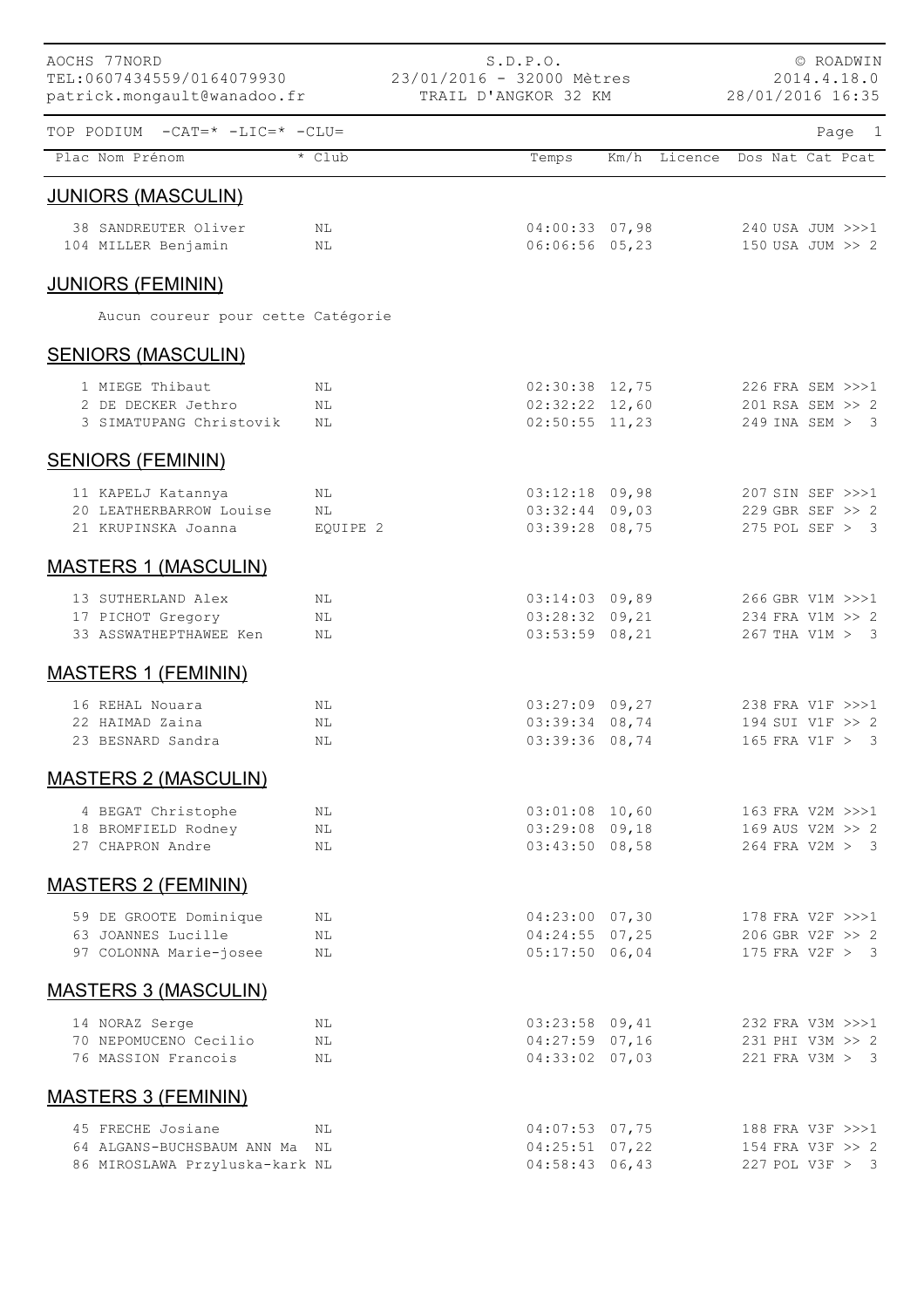| AOCHS 77NORD<br>TEL:0607434559/0164079930<br>patrick.mongault@wanadoo.fr |          | 23/01/2016 - 32000 Mètres<br>TRAIL D'ANGKOR 32 KM | S.D.P.O.         |                               | 28/01/2016 16:35 | © ROADWIN<br>2014.4.18.0 |  |
|--------------------------------------------------------------------------|----------|---------------------------------------------------|------------------|-------------------------------|------------------|--------------------------|--|
| $-CAT = * -LIC = * -CLU =$<br>TOP PODIUM                                 |          |                                                   |                  |                               |                  | Page 2                   |  |
| Plac Nom Prénom                                                          | $*$ Club |                                                   | Temps            | Km/h Licence Dos Nat Cat Pcat |                  |                          |  |
| <b>MASTERS 4 (MASCULIN)</b>                                              |          |                                                   |                  |                               |                  |                          |  |
| 92 BACH Michel                                                           | NL       |                                                   | $05:12:43$ 06,14 |                               | 157 FRA V4M >>>1 |                          |  |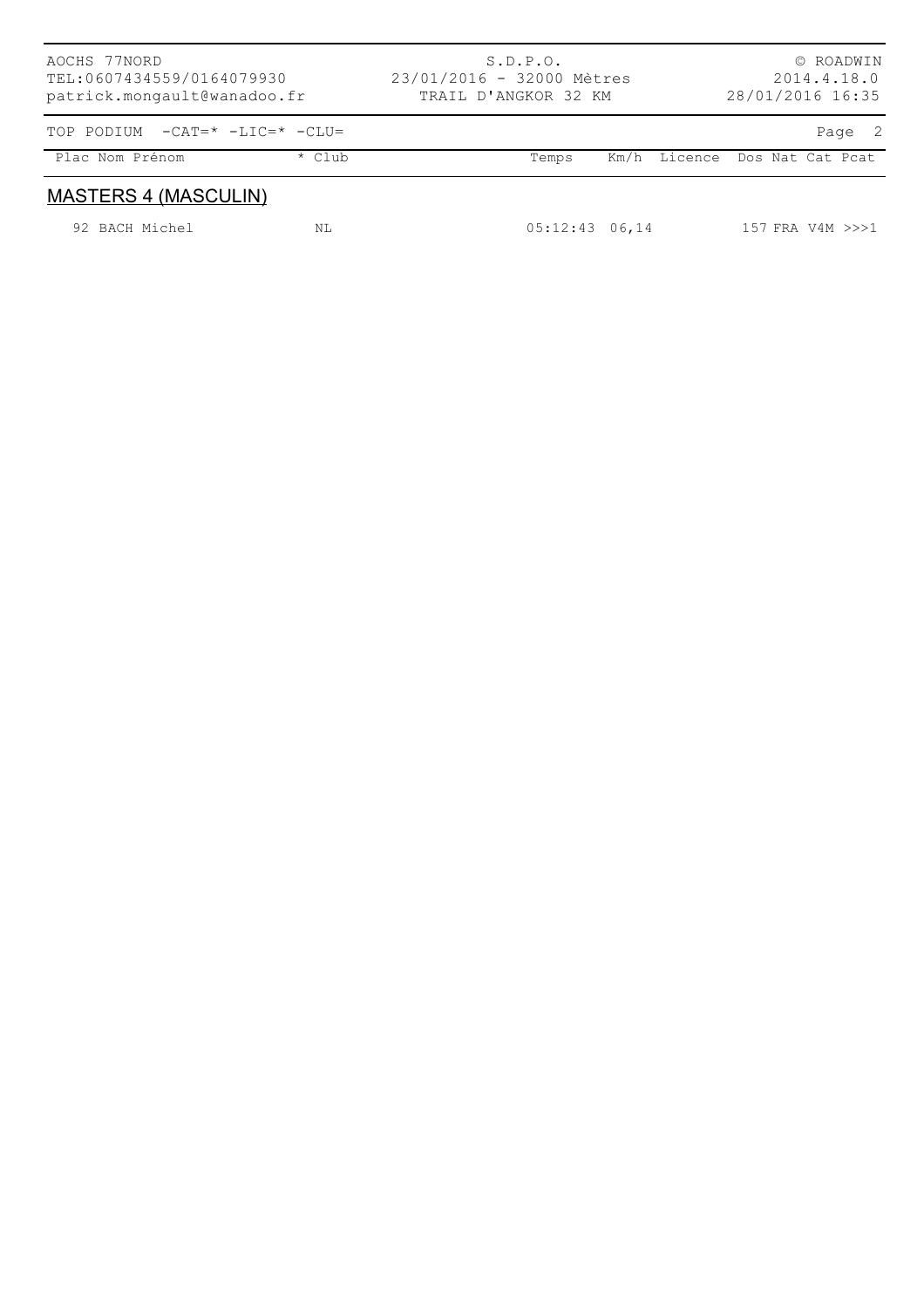#### S.D.P.O. 23/01/2016 - 32000 Mètres TRAIL D'ANGKOR 32 KM

© ROADWIN 2014.4.18.0 28/01/2016 16:35

TOP PODIUM -CAT=M-MASCULIN -LIC=\* -CLU= Page 3

|                | Plac Nom Prénom             | * Club    | Temps    | Km/h  | Licence |     |                   |     | Dos Nat Cat Pcat   |
|----------------|-----------------------------|-----------|----------|-------|---------|-----|-------------------|-----|--------------------|
|                | 01-MIEGE Thibaut            | NL        | 02:30:38 | 12,75 |         |     |                   |     | $226$ FRA SEM >>>1 |
| 2              | 02-DE DECKER Jethro         | <b>NL</b> | 02:32:22 | 12,60 |         |     |                   |     | 201 RSA SEM >> 2   |
| 3              | 03-SIMATUPANG Christovik NL |           | 02:50:55 | 11,23 |         |     | 249 INA SEM       |     | $\mathcal{B}$      |
| $\overline{4}$ | 04-BEGAT Christophe         | <b>NL</b> | 03:01:08 | 10,60 |         |     |                   |     | 163 FRA V2M >>>1   |
| .5             | 05-HARRIS Jez               | NL        | 03:01:22 | 10,59 |         |     | $196$ GBR         | SEM | 4                  |
| 6              | 106-MC CANN James           | <b>NL</b> | 03:02:45 | 10,51 |         | 282 |                   | SEM | 5                  |
|                | 07-TRICOU Vianney           | <b>NL</b> | 03:03:56 | 10,44 |         |     | $253$ FRA         | SEM | 6                  |
| 8              | 08-STODDART James           | <b>NL</b> | 03:10:40 | 10,07 |         |     | 189GBR SEM        |     | 7                  |
| 9              | 09-VELLARD Thibault         | <b>NL</b> | 03:12:03 | 10,00 |         |     | $255$ $FRA$ $SEM$ |     | 8                  |
| 10             | 10-HARDY Matthew            | NL        | 03:12:04 | 10,00 |         |     | 195 USA SEM       |     | 9                  |
| 12             | 111-TURNER Andrew           | <b>NL</b> | 03:13:19 | 09,93 |         |     | $265$ USA         | SEM | 10                 |
| 13             | 12-SUTHERLAND Alex          | <b>NL</b> | 03:14:03 | 09,89 |         |     |                   |     | 266 GBR V1M >>>1   |
| 14             | 13-NORAZ Serge              | NL        | 03:23:58 | 09,41 |         |     |                   |     | 232 FRA V3M >>>1   |
| 15             | 14-KEI Moriya               | <b>NL</b> | 03:27:05 | 09,27 |         |     | $208$ JPN         | SEM | 11                 |
| 17             | 15-PICHOT Gregory           | NL        | 03:28:32 | 09,21 |         |     |                   |     | 234 FRA V1M >> 2   |

Total liste = 15

#### TOP PODIUM -CAT=F-FEMININ -LIC=\* -CLU= Page 3

Plac Nom Prénom \* Club \* Club Temps Km/h Licence Dos Nat Cat Pcat 11 01-KAPELJ Katannya NL 03:12:18 09,98 207 SIN SEF >>>1 16 02-REHAL Nouara NL 03:27:09 09,27 238 FRA V1F >>>1 20 03-LEATHERBARROW Louise NL 03:32:44 09,03 229 GBR SEF >> 2 21 04-KRUPINSKA Joanna EQUIPE 2 03:39:28 08,75 275 POL SEF > 3 22 05-HAIMAD Zaina NL 03:39:34 08,74 194 SUI V1F >> 2 23 06-BESNARD Sandra NL NL 03:39:36 08,74 165 FRA V1F > 3 24 07-LABOISNE Chloe NL NL 03:41:51 08,65 211 FRA SEF 4 25 08-LE-CORRE Helene ML NL 03:41:53 08,65 214 FRA SEF 5 28 09-DOBUA Annabelle | OUEST ESSONNE ATHLETISME 03:49:30 08,37 1476025 | 182 FRA V1F | 4 31 10-MACKAY Scobie NL NL 03:52:01 08,28 217 SIN SEF 6 32 11-MOELLER Stephanie NL 228 USA SEF 7 37 12-SHUNNEY Molly NL NL 04:00:33 07,98 247 USA SEF 8 39 13-JIE Gao NL NL 204:02:05 07,93 204 CHN V1F 5 43 14-BRANCHEREAU Charlene NL 68 | 04:06:04 07,80 168 FRA SEF 9 45 15-FRECHE Josiane NL NL 04:07:53 07,75 188 FRA V3F >>>1

Total liste = 15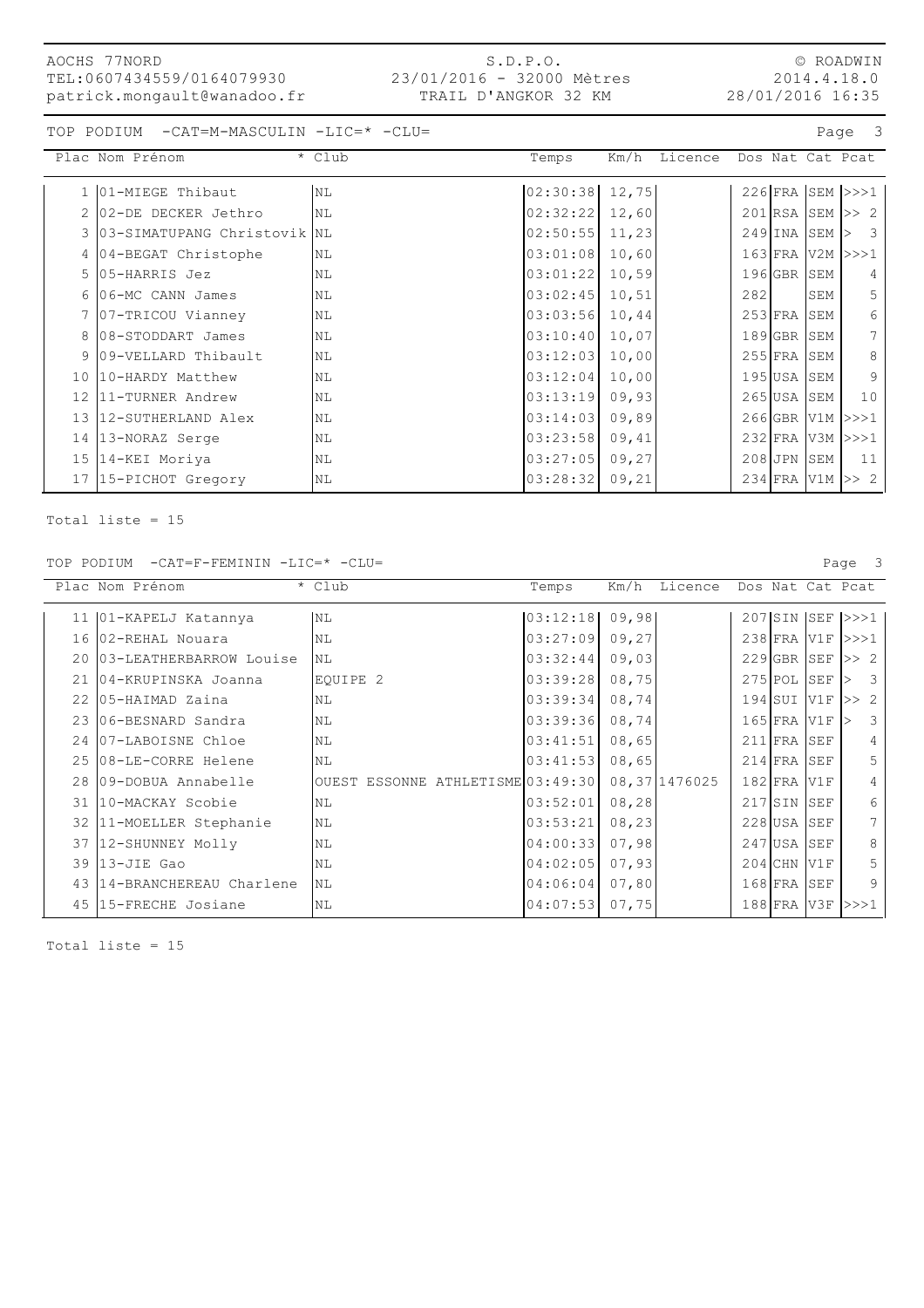S.D.P.O. 23/01/2016 - 32000 Mètres TRAIL D'ANGKOR 32 KM

© ROADWIN 2014.4.18.0 28/01/2016 16:35

# **Statistiques**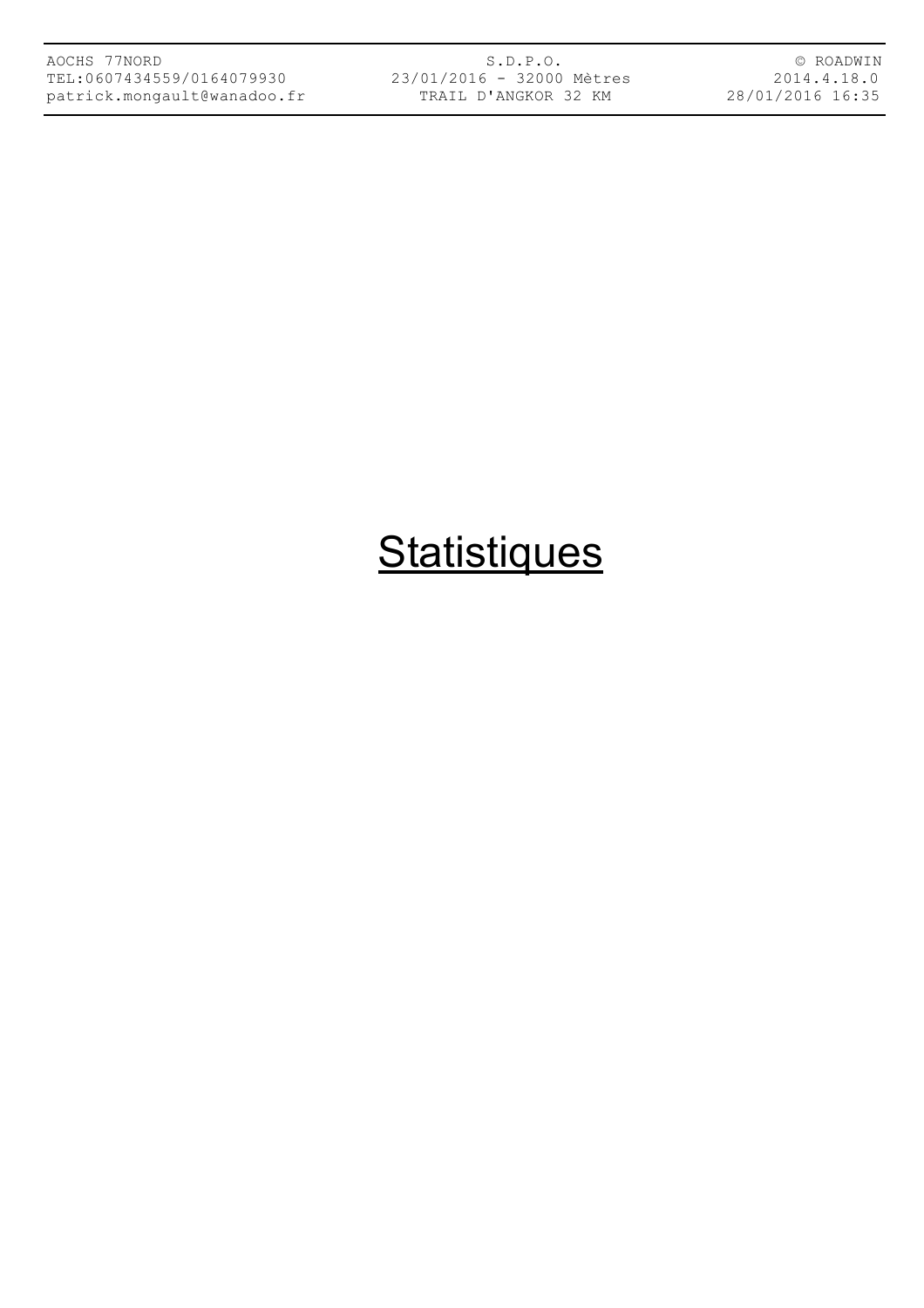S.D.P.O. 23/01/2016 - 32000 Mètres TRAIL D'ANGKOR 32 KM

© ROADWIN 2014.4.18.0 28/01/2016 16:35

STATISTIQUES -CAT=\* -LIC=\* -CLU= Page 1

| Analyse par Clubs              | Club                     | Nbre | $\frac{6}{6}$ |
|--------------------------------|--------------------------|------|---------------|
| - Principaux Clubs             | NL                       | 100  | 95            |
|                                | EQUIPE 2                 | 2    | 02            |
|                                | OUEST ESSONNE ATHLETISME |      | 01            |
|                                | COURIR A LA BAULE        |      | 01            |
|                                | BLAGNAC SC               |      | 01            |
| - Origine/Département Inconnue |                          | 102  | 97            |
|                                | 31                       |      | 01            |
|                                | 44                       |      | 01            |
|                                | 91                       |      | 01            |